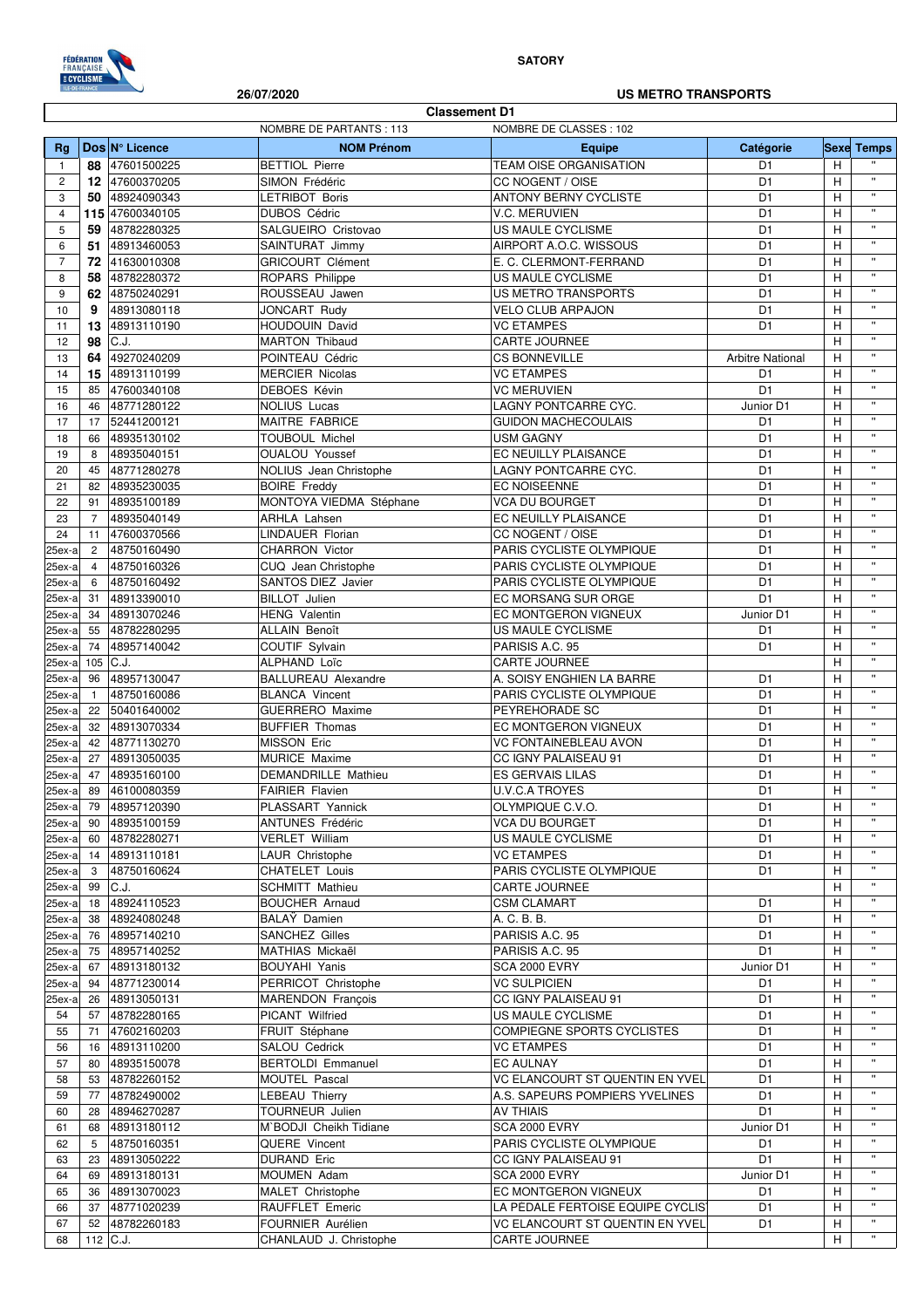| 69  | 61          | 48750240069     | GOLFIERI Sébastien             | <b>US METRO TRANSPORTS</b>             | D <sub>1</sub> | H              | $\mathbf{H}$   |
|-----|-------------|-----------------|--------------------------------|----------------------------------------|----------------|----------------|----------------|
| 70  | 95          | 48771500023     | <b>MASSON Franck</b>           | SAACY JOUARRE CYCLISME 77              | D <sub>1</sub> | H              | $\mathbf{u}$   |
| 71  | $102$ C.J.  |                 | <b>BILLIOTET James</b>         | <b>CARTE JOURNEE</b>                   |                | H              | $\mathbf{H}$ . |
| 72  | 73          | 51300030395     | <b>BERIN MAXIME</b>            | <b>NIMES CYCLISME</b>                  | D <sub>1</sub> | H              | $\mathbf{H}$   |
| 73  | 92          | 48782350716     | <b>DARCAS Victor</b>           | <b>VC MONTIGNY BRETONNEUX</b>          | D <sub>1</sub> | H              | $\mathbf{H}$   |
| 74  |             | 113 41150290055 | VALERY André                   | V.C. MAURSOIS                          | D <sub>1</sub> | H              | $\mathbf{H}$   |
| 75  | 29          | 48946160002     | COLLARD Jean Christophe        | UC BORDS DE MARNE                      | D <sub>1</sub> | $\overline{H}$ | $\mathbf{u}$   |
| 76  | 78          | 48957120378     | LAMBIN Jérémy                  | OLYMPIQUE C.V.O.                       | D <sub>1</sub> | H              | $\mathbf{H}$   |
| 77  | 40          | 48782120167     | LEBRET Loïc                    | <b>TEAM CHATOU CYCLISME</b>            | D <sub>1</sub> | H              | $\mathbf{H}$   |
| 78  | 87          | 48913020229     | LORDIER Frédéric               | AS CORBEIL ESSONNES                    | D <sub>1</sub> | H              | $\mathbf{H}$   |
| 79  | 24          | 48913050186     | <b>LAVERGNE Franck</b>         | CC IGNY PALAISEAU 91                   | D <sub>1</sub> | H              | $\mathbf{u}$   |
| 80  | 54          | 48782260089     | <b>VERHOOGHE Arnaud</b>        | <b>VC ELANCOURT ST QUENTIN EN YVEL</b> | D <sub>1</sub> | H              | $\mathbf{H}$   |
| 81  | 43          | 48913220083     | <b>WALTISPERGER Sylvain</b>    | <b>US RIS ORANGIS</b>                  | D <sub>1</sub> | H              | $\mathbf{H}$   |
| 82  | 21          | 48935330203     | MUSELET Julien                 | <b>ES STAINS-CYCLISME</b>              | D <sub>1</sub> | H              | $\mathbf{H}$ . |
| 83  | 41          | 48782120165     | <b>VIVET Quentin</b>           | TEAM CHATOU CYCLISME                   | D <sub>1</sub> | H              | $\mathbf{H}$   |
| 84  | 20          | 48935330193     | MENARD Frédéric                | <b>ES STAINS-CYCLISME</b>              | D <sub>1</sub> | H              | $\mathbf{H}$   |
| 85  | 35          | 48913070349     | LEBLOND Lucas                  | <b>EC MONTGERON VIGNEUX</b>            | D <sub>1</sub> | H              | $\mathbf{H}$ . |
| 86  | 56          | 48782280164     | <b>PICANT Franck</b>           | US MAULE CYCLISME                      | D <sub>1</sub> | H              | $\mathbf{H}$   |
| 87  | 48          | 48935160121     | <b>LAURENT Cédric</b>          | <b>ES GERVAIS LILAS</b>                | D <sub>1</sub> | H              | $\mathbf{H}$   |
| 88  | 97          | 46100080125     | FONSECA Rebeca                 | <b>U.V.C.A TROYES</b>                  | 1ère Catégorie | D              | $\mathbf{H}$   |
| 89  | 86          | 44280180191     | MOUNIER Anthony                | <b>CS MAINVILLIERS</b>                 | Junior D1      | H              | $\mathbf{H}$   |
| 90  | 39          | 48782120095     | KARAYANNIS Alexandre           | <b>TEAM CHATOU CYCLISME</b>            | D <sub>1</sub> | H              | $\mathbf{u}$   |
| 91  | 107         | IC.J.           | ROCHE Théo                     | <b>CARTE JOURNEE</b>                   |                | $\overline{H}$ | $\mathbf{H}$   |
| 92  | 63          | 49270240029     | POINTEAU Axel                  | <b>CS BONNEVILLE</b>                   | Junior D1      | H              | $\mathbf{H}$   |
| 93  | 93          | 48782350618     | <b>WILLIAME Mathis</b>         | <b>VC MONTIGNY BRETONNEUX</b>          | D <sub>1</sub> | H              | $\mathbf{u}$   |
| 94  | 65          | 48935130326     | <b>GUYARD</b> Julien           | <b>USM GAGNY</b>                       | D <sub>1</sub> | H              | $\mathbf{H}$   |
| 95  | 19          | 48924110377     | ONG Thomas                     | <b>CSM CLAMART</b>                     | D <sub>1</sub> | H              | $\mathbf{H}$   |
| 96  | 70          | 48913180201     | PECOME Romain                  | <b>SCA 2000 EVRY</b>                   | D <sub>1</sub> | H              | $\mathbf{H}$   |
| 97  | 10          | 48913080045     | ROLAND Adrien                  | <b>VELO CLUB ARPAJON</b>               | D <sub>1</sub> | н              | $\mathbf{H}$   |
| 98  | 30          | 44373680026     | ALLORY Aurélien                | TEAM LE LOUROUX 37                     | D <sub>1</sub> | H              | $\mathbf{H}$   |
| 99  | 110 $ C.J.$ |                 | <b>LORTE VILLARSON Olivier</b> | <b>CARTE JOURNEE</b>                   |                | H              | $\mathbf{H}$   |
| 100 | 104         | 48918000114     | CROS Christian                 | LICENCE INDIVIDUELLE                   | D <sub>1</sub> | H              | $\mathbf{H}$ . |
| 101 | 44          | 48771280282     | <b>GENDRON Nicolas</b>         | LAGNY PONTCARRE CYC.                   | D <sub>1</sub> | H              | $\mathbf{H}$   |
| 102 | $100$ C.J.  |                 | LAVAUD Romuald                 | <b>CARTE JOURNEE</b>                   |                | H              | $\mathbf{H}$ . |

## **Classement D2**

|                |                |                        | NOMBRE DE PARTANTS : 102        | NOMBRE DE CLASSES : 99           |                       |   |                           |
|----------------|----------------|------------------------|---------------------------------|----------------------------------|-----------------------|---|---------------------------|
| Rg             |                | Dos N° Licence         | <b>NOM Prénom</b>               | <b>Equipe</b>                    | Catégorie             |   | <b>Sexe Temps</b>         |
| $\mathbf{1}$   | 37             | 48957140089            | GOETZ Jonathan                  | PARISIS A.C. 95                  | D <sub>2</sub>        | H | 1.34.33                   |
| $\overline{2}$ | 96             | 47800840140            | RATTIER ARNAUD                  | <b>AC AMIENOISE</b>              | D <sub>2</sub>        | H |                           |
| 3              | 6              | 48750160534            | MATUSZEWSKI Sébastien           | PARIS CYCLISTE OLYMPIQUE         | D <sub>2</sub>        | H | $\mathbf{u}$              |
| $\overline{4}$ | 47             | 48957170293            | <b>MAURICE Nicolas</b>          | <b>ES PERSANAISE</b>             | D <sub>2</sub>        | H | $\ddot{\phantom{a}}$      |
| 5              | 89             | 44453590037            | <b>JUIGNET Xavier</b>           | AMICALE DE NEUVILLE              | D <sub>2</sub>        | H | $\mathbf{H}$              |
| 6              | 21             | 48946040404            | PUDELKO Jean François           | <b>US CRETEIL</b>                | D <sub>2</sub>        | H | $\mathbf{H}$              |
| $\overline{7}$ | 70             | 48957100157            | AUTHOUART Frédéric              | AC VAL D'OISE                    | D <sub>2</sub>        | H | $\boldsymbol{\mathsf{u}}$ |
| 8              | 41             | 48946270258            | PEREIRA DA COSTA José           | <b>AV THIAIS</b>                 | D <sub>2</sub>        | H | $\bar{\mathbf{u}}$        |
| 9              | 46             | 48957170107            | <b>MARTEAU Charles</b>          | <b>ES PERSANAISE</b>             | D <sub>2</sub>        | H | $\bar{\mathbf{u}}$        |
| 10             | 50             | 48782280323            | LABYRE LABBE Samuel             | US MAULE CYCLISME                | Junior D <sub>2</sub> | H | $\mathbf{u}$              |
| 11             | 84             | 48771130317            | NATUREL Joël                    | <b>VC FONTAINEBLEAU AVON</b>     | D <sub>2</sub>        | Η | $\mathbf{u}$              |
| 12             | 26             | 48913020373            | <b>BOTTONE PATRICK</b>          | AS CORBEIL ESSONNES              | D <sub>2</sub>        | H |                           |
| 13             | 60             | 48913080131            | <b>BLAISE Yannick</b>           | <b>VELO CLUB ARPAJON</b>         | D <sub>2</sub>        | H | $\mathbf{u}$              |
| 14             |                | $102$ C.J.             | JARRIGE Nicolas                 | CARTE JOURNEE                    |                       | H | $\mathbf{u}$              |
| 15             | 36             | 48957140610            | <b>DUVAL Didier</b>             | PARISIS A.C. 95                  | D <sub>2</sub>        | H | $\mathbf{u}$              |
| 16             | 92             | 48935100210            | LONDONO MONTEALEGRE Jhon Edward | <b>VCA DU BOURGET</b>            | D <sub>2</sub>        | н | $\mathbf{u}$              |
| 17             | 8              | 48750160491            | MILOT Valere                    | PARIS CYCLISTE OLYMPIQUE         | D <sub>2</sub>        | H | $\mathbf{u}$              |
| 18             | 91             | 48935100239            | DAGOSTINO Frederic              | <b>VCA DU BOURGET</b>            | D <sub>2</sub>        | H | $\mathbf{H}$              |
| 19             | 35             | 48957140253            | CLAY Stéphane                   | PARISIS A.C. 95                  | D <sub>2</sub>        | н | $\mathbf{u}$              |
| 20             | 61             | 48913080121            | PALA Jean Paul                  | <b>VELO CLUB ARPAJON</b>         | D <sub>2</sub>        | H | $\mathbf{u}$              |
| 21             | 48             | 48957170294            | PERRINIAUX Julien               | <b>ES PERSANAISE</b>             | D <sub>2</sub>        | Н | $\mathbf{u}$              |
| 22             | 93             | 48771280109            | <b>MUNIER Philippe</b>          | LAGNY PONTCARRE CYC.             | D <sub>2</sub>        | Н | $\mathbf{H}$              |
| 23 ex-a        | $\mathbf{1}$   | 48750160440            | <b>BONNET Eric</b>              | PARIS CYCLISTE OLYMPIQUE         | D <sub>2</sub>        | н | $\mathbf{u}$              |
| 23 ex-a        | 11             | 48935040044            | <b>LEBRUN Renaud</b>            | EC NEUILLY PLAISANCE             | D <sub>2</sub>        | H | $\mathbf{u}$              |
| 23 ex-a        | 20             | 48946040003            | <b>BILLARD Michaël</b>          | <b>US CRETEIL</b>                | D <sub>2</sub>        | Η | $\mathbf{u}$              |
| 23 ex-a        | 44             | 48782120148            | DE TARADE Gaultier              | TEAM CHATOU CYCLISME             | D <sub>2</sub>        | H | $\mathbf{u}$              |
| 23 ex-a        | 51             | 48750240096            | BERGHEAUD Mickaël               | US METRO TRANSPORTS              | D <sub>2</sub>        | H | $\mathbf{u}$              |
| 23 ex-a        | 63             | 48957130264            | CHAPELAIN Mattéo                | A. SOISY ENGHIEN LA BARRE        | D <sub>2</sub>        | H | $\mathbf{u}$              |
| 23 ex-a        | 71             | 48957100015            | GAGE Davy                       | AC VAL D'OISE                    | D <sub>2</sub>        | H | $\mathbf{u}$              |
| 23 ex-a        | 80             | 48946030048            | FRANCHI Aurélien                | VC DES CHEMINOTS ET VILLENEUVOIS | D <sub>2</sub>        | H | $\mathbf{u}$              |
| 23 ex-a        | 90             | 43352560190            | <b>COLIN Guillaume</b>          | <b>COC FOUGERAIS</b>             | D <sub>2</sub>        | H | $\pmb{\mathsf{H}}$        |
| 23 ex-a        |                | $101$ C.J.             | <b>DUBREUIL Pierre</b>          | <b>CARTE JOURNEE</b>             |                       | H | $\mathbf{u}$              |
| 23 ex-a        | $\overline{2}$ | 48750160411            | DAVILLERS Léo                   | PARIS CYCLISTE OLYMPIQUE         | D <sub>2</sub>        | H | $\mathbf{u}$              |
| 23 ex-a        | 13             | 48935040023            | LEPAGNEZ Henri                  | EC NEUILLY PLAISANCE             | D <sub>2</sub>        | H | $\mathbf{u}$              |
| 23 ex-a        |                | 22 48957120406         | LE JEHAN Alan                   | OLYMPIQUE C.V.O.                 | D <sub>2</sub>        | H | $\mathbf{u}$              |
| 23 ex-a        | 38             | 48957140627            | LE BOURHIS Fabien               | PARISIS A.C. 95                  | D <sub>2</sub>        | H | $\overline{u}$            |
| 23 ex-a        | 45             | 48782120081            | LE MAUX Julien                  | TEAM CHATOU CYCLISME             | D <sub>2</sub>        | н | $\mathbf{u}$              |
| 23 ex-a        | 59             | 48924010334            | LENVOISE Loïc                   | <b>CSM PUTEAUX</b>               | D <sub>2</sub>        | Η | $\mathbf{H}$              |
| 23 ex-a        |                | 69 48946150054         | <b>SENEGAS Laurent</b>          | <b>VC VINCENNES</b>              | D <sub>2</sub>        | н | $\mathbf{u}$              |
|                |                | 23 ex-a 72 49270140047 | PINARD Guillaume                | <b>VC VERNON</b>                 | D <sub>2</sub>        | H | $\bar{\mathbf{u}}$        |
|                |                | 23 ex-a 81 48935190046 | <b>GUARY Eddy</b>               | <b>SE PAVILLONNAIS</b>           | D <sub>2</sub>        | H | $\mathbf{H}$              |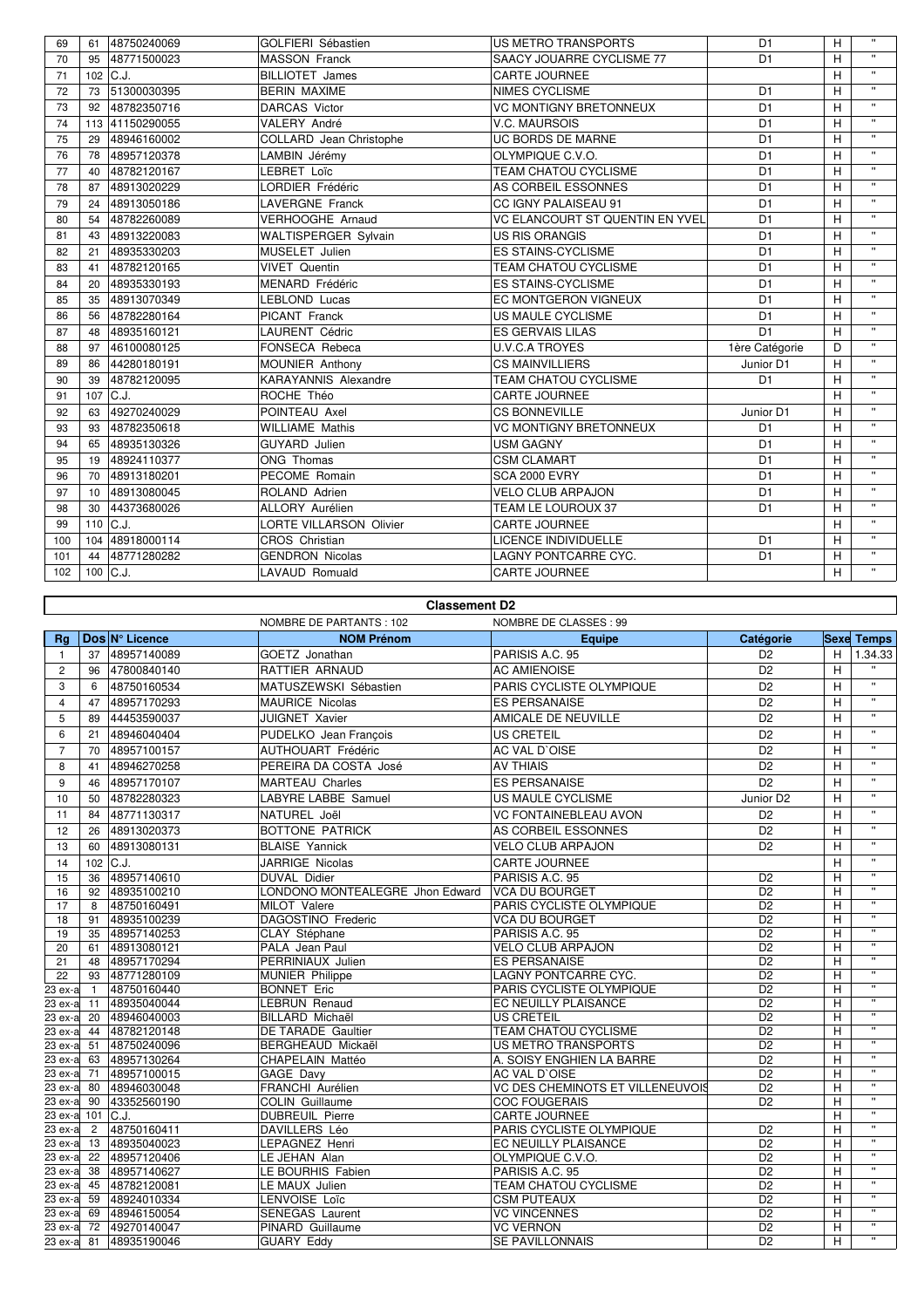| 23 ex-a 94 |                | 48924200223                | CAUCHOIS Fanny              | <b>CSM VILLENEUVE LA GARENNE</b>                | 3ème Catégorie        | D | $\mathbf{u}$            |
|------------|----------------|----------------------------|-----------------------------|-------------------------------------------------|-----------------------|---|-------------------------|
| 23 ex-a    | $103$ C.J.     |                            | MONET Vincent               | <b>CARTE JOURNEE</b>                            |                       | н | $\mathbf{u}$            |
| 23 ex-a    | 3              | 48750160344                | FICHET Fabien               | PARIS CYCLISTE OLYMPIQUE                        | D <sub>2</sub>        | H | $\mathbf{u}$            |
| 23 ex-a    | 32             | 46100080391                | FAHY Camille                | <b>U.V.C.A TROYES</b>                           | Junior                | D | $\mathbf{u}$            |
| 23 ex-a    | 24             | 48924150226                | LUTAJ ETIENNE               | COURBEVOIE SPORTS CYCLISME                      | $\overline{D2}$       | H | π                       |
| $23 ex-a$  | 27             | 48913020404                | <b>GOUHIER VINCENT</b>      | AS CORBEIL ESSONNES                             | $\overline{D2}$       | Н | π                       |
| 23 ex-a    | 28             | 48957080417                | LE BRAS Alain               | ARGENTEUIL VAL DE SEINE 95                      | $\overline{D2}$       | H | π                       |
| $23 ex-a$  | 73             | 48935050158                | <b>BOUTIN</b> Jean François | CM AUBERVILLIERS 93                             | D2                    | н | π                       |
| 23 ex-a    | 74             | 49760380082                | CHEVALLIER Yohann           | <b>AC SOTTEVILLE</b>                            | $\overline{D2}$       | H | π                       |
| $23 ex-a$  | 4              | 48750160278                | MARSONE Clément             | PARIS CYCLISTE OLYMPIQUE                        | $\overline{D2}$       | Η | π                       |
| 23 ex-a    | 5              | 48750160531                | <b>MARY Vincent</b>         | PARIS CYCLISTE OLYMPIQUE                        | $\overline{D2}$       | H | π                       |
| $23 ex-a$  | $\overline{7}$ | 48750160558                | <b>MESNARD Florian</b>      | PARIS CYCLISTE OLYMPIQUE                        | D2                    | Η | π                       |
| 23 ex-a    | 16             | 48782350590                | <b>MENDES</b> Dominique     | <b>VC MONTIGNY BRETONNEUX</b>                   | $\overline{D2}$       | H | π                       |
| $23 ex-a$  | 77             | 48771040248                | SINGLARD Jacques            | PEDALE COMBS LA VILLAISE                        | D2                    | н | π                       |
| 23 ex-a    | 88             |                            | SEMPASTOUS Olivier          |                                                 | $\overline{D2}$       |   | π                       |
| $23 ex-a$  |                | 48924110046<br>48771150083 |                             | <b>CSM CLAMART</b><br><b>TEAM PELTRAX - CSD</b> |                       | H | π                       |
|            | 78             |                            | BARBOSA José                |                                                 | D <sub>2</sub>        | Η | π                       |
| 23 ex-a    | 17             | 48782350061                | ROCHEFORT Cyril             | VC MONTIGNY BRETONNEUX                          | $\overline{D2}$       | H | π                       |
| 23 ex-a    | 79             | 48771150151                | <b>WETZSTEIN Laurent</b>    | <b>TEAM PELTRAX - CSD</b>                       | D <sub>2</sub>        | Η | π                       |
| 23 ex-a    | 83             | 43222880081                | <b>GUEGAN LAURA</b>         | <b>LANNION CYCLISME</b>                         | 3ème Catégorie        | D | π                       |
| 23 ex-a    | 97             | C.J.                       | <b>DUPEYRON Victor</b>      | <b>CARTE JOURNEE</b>                            |                       | Η | π                       |
| 23 ex-a    | 104            | C.J.                       | CHILELLI Elvio              | CARTE JOURNEE                                   |                       | H |                         |
| 23 ex-a    | 107            | 48788000260                | CORDOVA Fabian              | LICENCE INDIVIDUELLE                            | D2                    | н | π                       |
| 23 ex-a    | 18             | 48771140035                | <b>FAHY Cyril</b>           | <b>JS FERTE GAUCHER</b>                         | $\overline{D2}$       | H | π                       |
| 23 ex-a    | 12             | 48935040047                | LEFRANCOIS Guillaume        | <b>EC NEUILLY PLAISANCE</b>                     | D2                    | Η | π                       |
| 23 ex-a    | 87             | 48924080207                | CHESNEL David               | A. C. B. B.                                     | $\overline{D2}$       | H | π                       |
| 23 ex-a    | 67             | 48946150022                | RENAULT Pascal              | <b>VC VINCENNES</b>                             | D2                    | Η | π                       |
| 23 ex-a    | 40             | 48946270117                | FOURNEAUX Stéphane          | <b>AV THIAIS</b>                                | $\overline{D2}$       | H | π                       |
| 23 ex-a    | 39             | 48946270063                | <b>BOUVIALE Laurent</b>     | <b>AV THIAIS</b>                                | D2                    | Η | π                       |
| 23 ex-a    | 23             | 48924150217                | <b>GARNIER Philippe</b>     | COURBEVOIE SPORTS CYCLISME                      | $\overline{D2}$       | H | π                       |
| 23 ex-a    | 55             | 48935130323                | PION Sébastien              | <b>USM GAGNY</b>                                | $\overline{D2}$       | н | π                       |
| 23 ex-a    | 19             | 48946040479                | BELBACHIR MEHDI             | US CRETEIL                                      | $\overline{D2}$       | H | π                       |
| 23 ex-a    | 31             | 46100080365                | DEMONTREUILLE Mathilde      | <b>U.V.C.A TROYES</b>                           | Junior                | D | π                       |
| 23 ex-a    | 86             | 49141920382                | DUBOS Arthur                | UC IFS-HEROUVILLE                               | D <sub>2</sub>        | H | π                       |
| 23 ex-a    | 75             | 49760380229                | <b>DUPUIS</b> Sylvain       | <b>AC SOTTEVILLE</b>                            | D2                    | Η | π                       |
| 23 ex-a    | 52             | 48750240024                | SERGEANT Yannick            | US METRO TRANSPORTS                             | $\overline{D2}$       | H | π                       |
| 23 ex-a    | 42             | 48913070056                | <b>GUILLEMIN Thierry</b>    | EC MONTGERON VIGNEUX                            | D <sub>2</sub>        | H | π                       |
| 23 ex-a    | 49             | 48782260053                | SENEGAS Anne                | VC ELANCOURT ST QUENTIN EN YVEL                 | 3ème Catégorie        | D | π                       |
| 79         | 34             | 46100080122                | ROBERT Estelle              | <b>U.V.C.A TROYES</b>                           | 2ème Catégorie        | D | π                       |
| 80         | 68             | 48946150053                | SENEGAS Jean Claude         | <b>VC VINCENNES</b>                             | D2                    | H | π                       |
| 81         | 9              | 48750160544                | ORTIZ FIERRO Josue Emanuel  | PARIS CYCLISTE OLYMPIQUE                        | D2                    | Η | π                       |
| 82         | 85             | 48913220093                | <b>AUFFRET Valentin</b>     | <b>US RIS ORANGIS</b>                           | D <sub>2</sub>        | Н | π                       |
| 83         | 65             | 48957130043                | SECOND Laurent              | A. SOISY ENGHIEN LA BARRE                       | D2                    | н | π                       |
| 84         | 29             | 48957080087                | LUXEUIL Romain              | ARGENTEUIL VAL DE SEINE 95                      | $\overline{D2}$       | H | π                       |
| 85         | 25             | 48924150224                | RABOT Henri                 | COURBEVOIE SPORTS CYCLISME                      | $\overline{D2}$       | H | π                       |
| 86         | 43             | 48913480015                | PELLETIER Jérôme            | CC SAINT PIERRE DU PERRAY                       | D <sub>2</sub>        | H | π                       |
| 87         | 56             | 48924010374                | FERNANDEZ DE LEZEA Amagoia  | <b>CSM PUTEAUX</b>                              | 3ème Catégorie        | D | π                       |
| 88         | 105            | C.J.                       | SAO JOSE Christophe         | CARTE JOURNEE                                   |                       | H | π                       |
| 89         | 30             | 46100080114                | CERVESATO Oriane            | <b>U.V.C.A TROYES</b>                           | 2ème Catégorie        | D | π                       |
| 90         | 62             | 48913080119                | TAN Muammer                 | <b>VELO CLUB ARPAJON</b>                        | D <sub>2</sub>        | H | π                       |
| 91         | 57             | 48924010378                | LE BAIL Elodie              | <b>CSM PUTEAUX</b>                              | 3ème Catégorie        | D | $\overline{\mathbf{u}}$ |
| 92         | 58             | 48924010363                | LE BRAS Justine             | <b>CSM PUTEAUX</b>                              | 3ème Catégorie        | D | π                       |
| 93         | 15             | 48782350778                | CLAIRICIA Frédéric          | <b>VC MONTIGNY BRETONNEUX</b>                   | D <sub>2</sub>        | H | π                       |
| 94         | 66             | 48946150051                | GROS Stéphanie              | <b>VC VINCENNES</b>                             | $\overline{D1}$       | D | π                       |
| 95         | 53             | 48782210053                | RIVIERE Steeven             | EC DU HOUDANAIS                                 | Junior D <sub>2</sub> | Н | π                       |
| 96         | 54             | 48935130051                | LE TORIELLEC Yves           | <b>USM GAGNY</b>                                | D <sub>2</sub>        | н | π                       |
| 97         | 98             | C.J.                       | <b>VERMILLARD Thibaut</b>   | <b>CARTE JOURNEE</b>                            |                       | Н | π                       |
| 98         | 76             | 48771040112                | <b>GOMANNE Benoît</b>       | PEDALE COMBS LA VILLAISE                        | D <sub>2</sub>        | Η | π                       |
| 99         |                | 106 48935150397            | BEN EL KHEZNADJI Thomas     | E.C. AULNAY                                     | D <sub>2</sub>        | H | $\mathbf{u}$            |
|            |                |                            |                             |                                                 |                       |   |                         |

### **Classement D3**

Τ

 $\overline{\Gamma}$ 

|                |    |                       | <b>NOMBRE DE PARTANTS: 62</b> | NOMBRE DE CLASSES: 53             |                |   |                   |
|----------------|----|-----------------------|-------------------------------|-----------------------------------|----------------|---|-------------------|
| Rq             |    | <b>DosIN° Licence</b> | <b>NOM Prénom</b>             | Equipe                            | Catégorie      |   | <b>Sexe Temps</b> |
|                | 24 | 48924030023           | <b>BABOIN Emmanuel</b>        | RUEIL A.C.                        | D <sub>3</sub> | н | 1.19.25           |
| $\overline{c}$ | 30 | 49270240262           | AGOUNDOU KONGA Agostino       | <b>CS BONNEVILLE</b>              | D <sub>3</sub> | Н | 0.00.04           |
| 3              | 14 | 48957290047           | LE FOLL Didier                | EC OSNY PONTOISE                  | D <sub>3</sub> | H |                   |
| 4              | 42 | 48957110180           | <b>GESLIN Cyril</b>           | US EZANVILLE ECOUEN               | D <sub>3</sub> | н | $\mathbf{H}$      |
| 5              | 9  | 48924150126           | LETOURNEUR Régis              | <b>COURBEVOIE SPORTS CYCLISME</b> | D <sub>3</sub> | H | $\mathbf{u}$      |
| 6              | 55 | C.J.                  | <b>BROCHARD Frédéric</b>      | <b>CARTE JOURNEE</b>              |                | H | $\mathbf{u}$      |
|                | 18 | 48782280358           | GRAVELAIS Michaël             | US MAULE CYCLISME                 | D <sub>3</sub> | Н | 0.00.07           |
| 8              | 33 | 48924110384           | <b>GAGNEUR Xavier</b>         | <b>CSM CLAMART</b>                | D <sub>3</sub> | н | $\mathbf{H}$      |
| 9              | 19 | 48782280285           | PARDONNET VIGNERON Médéric    | US MAULE CYCLISME                 | D <sub>3</sub> | н | 0.00.26           |
| 10             | 20 | 49270850154           | <b>DEVELTER Freddy</b>        | <b>VC BERNAY</b>                  | D <sub>3</sub> | H |                   |
| 11             | 34 | 48782210168           | VAXELAIRE Cyril               | EC DU HOUDANAIS                   | D <sub>3</sub> | H | $\mathbf{u}$      |
| 12             | 23 | 48935130311           | LEMAITRE Laurent              | <b>USM GAGNY</b>                  | D <sub>3</sub> | H | $\mathbf{u}$      |
| 13             | 52 | C.J.                  | <b>MARIE</b> Antoine          | <b>CARTE JOURNEE</b>              |                | H | $\mathbf{H}$      |
| 14             | 13 | 48935100206           | CHANTEUR José                 | <b>VCA DU BOURGET</b>             | D <sub>3</sub> | H | $\mathbf{H}$      |
| 15             | 5  | 48782350066           | ROCHEFORT Michel              | <b>VC MONTIGNY BRETONNEUX</b>     | D <sub>3</sub> | н | $\mathbf{u}$      |
| 16             | 25 | 49270440070           | LE CREPS Frédéric             | UV NEUBOURG                       | D <sub>3</sub> | н | $\mathbf{H}$      |
| 17             | 3  | 48750160561           | <b>THONIER Olivier</b>        | PARIS CYCLISTE OLYMPIQUE          | D <sub>3</sub> | H | $\mathbf{H}$      |
| 18             | 26 | 48782160102           | MICHAELI Andre                | EC VELIZY 78                      | D <sub>3</sub> | н | $\mathbf{H}$      |
| 19             | 31 | 48957100162           | <b>HENRIO</b> Stéphane        | AC VAL D'OISE                     | D <sub>3</sub> | H | $\mathbf{u}$      |
| 20             | 12 | 48924010350           | VANVYNCKT Michel              | <b>CSM PUTEAUX</b>                | D <sub>3</sub> | H | $\mathbf{u}$      |
| 21             | 49 | 48771130324           | <b>GALVAING Damien</b>        | <b>VC FONTAINEBLEAU AVON</b>      | D <sub>3</sub> | H | $\mathbf{u}$      |
| 22             | 58 | 48938000023           | COLBUS David                  | <b>LICENCE INDIVIDUELLE</b>       | D <sub>3</sub> | Н | $\mathbf{u}$      |
| 23             | 37 | 48946090007           | <b>ALVES Alain</b>            | AVENIR DU VAL DE MARNE            | D <sub>3</sub> | н | $\mathbf{H}$      |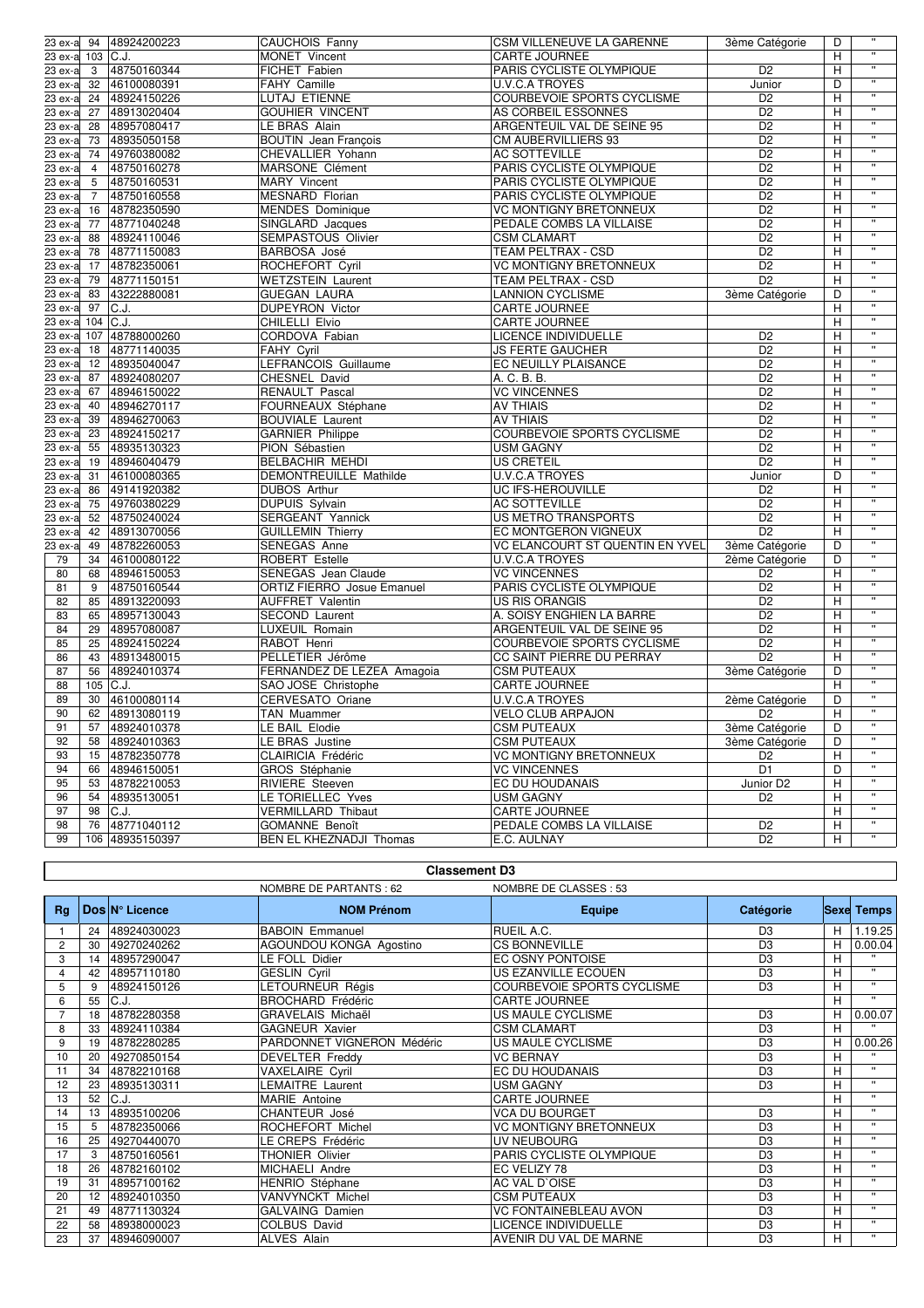| 24 | 50             | 48771130299 | <b>HUBERT</b> Stephane      | <b>VC FONTAINEBLEAU AVON</b>     | D <sub>3</sub> | Н | $\mathbf{H}$            |
|----|----------------|-------------|-----------------------------|----------------------------------|----------------|---|-------------------------|
| 25 | 59             | C.J.        | RAMIREZ MEJIA JOHAN GERARDO | <b>CARTE JOURNEE</b>             |                | H | $\mathbf{H}$            |
| 26 | 35             | 48946030009 | <b>LOUCHART Olivier</b>     | VC DES CHEMINOTS ET VILLENEUVOIS | D <sub>3</sub> | Н | $\mathbf{H}$            |
| 27 | 10             | 48946270280 | <b>BARVILLE Marc</b>        | <b>AV THIAIS</b>                 | D <sub>3</sub> | H | $\mathbf{H}$            |
| 28 |                | 48750160066 | <b>CATHERINE Michel</b>     | PARIS CYCLISTE OLYMPIQUE         | D <sub>3</sub> | Н | $\mathbf{H}$            |
| 29 | 47             | 48957130040 | <b>VOYER Laurent</b>        | A. SOISY ENGHIEN LA BARRE        | D <sub>3</sub> | H | $\mathbf{H}$            |
| 30 | 48             | 48957070009 | <b>COLLEN Fabrice</b>       | <b>AS HERBLAY</b>                | D <sub>3</sub> | H | $\mathbf{H}$            |
| 31 | $\overline{4}$ | 48782350728 | <b>DARCAS Nicolas</b>       | <b>VC MONTIGNY BRETONNEUX</b>    | D <sub>3</sub> | H | $\mathbf{H}$            |
| 32 | 44             | 48913260093 | <b>GIL Norbert</b>          | <b>AC ORSAY</b>                  | D <sub>3</sub> | H | $\mathbf{H}$            |
| 33 | 45             | 44450700216 | TAORMINA Michaël            | UC GIEN SPORT                    | D <sub>3</sub> | H | $\overline{\mathbf{u}}$ |
| 34 | 22             | 48750240225 | <b>RENAIS Rodolphe</b>      | <b>US METRO TRANSPORTS</b>       | D <sub>3</sub> | H | $\mathbf{H}$            |
| 35 | $\overline{2}$ | 48750160248 | PERDRIEAU François          | <b>PARIS CYCLISTE OLYMPIQUE</b>  | D <sub>3</sub> | H | $\mathbf{H}$            |
| 36 | 6              | 48946040253 | <b>BILLARD Thierry</b>      | US CRETEIL                       | D <sub>3</sub> | H | $\mathbf{H}$            |
| 37 | 11             | 48946270067 | <b>GRIMBERT</b> François    | <b>AV THIAIS</b>                 | D <sub>3</sub> | Н | $\mathbf{H}$            |
| 38 | 17             | 48782280210 | <b>BOUST Alexandre</b>      | US MAULE CYCLISME                | D <sub>3</sub> | H | $\mathbf{H}$            |
| 39 | 61             | 48935040147 | <b>HUET Philippe</b>        | <b>EC NEUILLY PLAISANCE</b>      | D <sub>3</sub> | H | $\mathbf{H}$            |
| 40 | 27             | 48782160030 | <b>MILLET FREDERIC</b>      | EC VELIZY 78                     | D <sub>3</sub> | H | $\mathbf{H}$            |
| 41 | 40             | 48913050142 | <b>BOULET Bruno</b>         | CC IGNY PALAISEAU 91             | D <sub>3</sub> | H | $\mathbf{H}$            |
| 42 | 46             | 48957130219 | <b>DENEU Mickaël</b>        | A. SOISY ENGHIEN LA BARRE        | D <sub>3</sub> | H | $\mathbf{H}$            |
| 43 | 56             | 48771150004 | <b>GILARDINI Vincent</b>    | TEAM PELTRAX - CSD               | D <sub>3</sub> | H | $\mathbf{H}$            |
| 44 | 62             | 48750160592 | <b>LEBRETON Cyril</b>       | PARIS CYCLISTE OLYMPIOUE         | D <sub>3</sub> | H | $\mathbf{H}$            |
| 45 | 15             | 48957140572 | <b>LACAINE Franck</b>       | PARISIS A.C. 95                  | D <sub>3</sub> | H | $\mathbf{u}$            |
| 46 | 8              | 48946040028 | <b>ZURETTI Jean Luc</b>     | <b>US CRETEIL</b>                | D <sub>3</sub> | H | $\mathbf{H}$            |
| 47 | 43             | 49141920109 | <b>CUVIGNY Pascal</b>       | <b>UC IFS-HEROUVILLE</b>         | D <sub>3</sub> | H | $\overline{\mathbf{u}}$ |
| 48 | 41             | 48935230006 | <b>DEWILDE</b> Philippe     | <b>EC NOISEENNE</b>              | D <sub>3</sub> | Н | $\mathbf{H}$            |
| 49 | 29             | 48750310029 | ROCHEFORT Bruno             | <b>SPRINTEUR CLUB FEMININ</b>    | D <sub>3</sub> | H | $\mathbf{H}$            |
| 50 | 38             | 48913240001 | FAULCON Frédéric            | <b>CC SACLAY</b>                 | D <sub>3</sub> | H | $\mathbf{H}$            |
| 51 | 32             | 48913220088 | <b>DUGUET Albert</b>        | <b>US RIS ORANGIS</b>            | D <sub>3</sub> | H | $\overline{w}$          |
| 52 | 60             | 52448000161 | GABORIAU Margaux            | LICENCE INDIVIDUELLE             | D <sub>3</sub> | D | $\mathbf{H}$            |
| 53 | 16             | 48924090354 | VANDEWEGHE Loïc             | <b>ANTONY BERNY CYCLISTE</b>     | D <sub>3</sub> | H | $\mathbf{H}$            |

|                | <b>Classement D4</b> |                            |                                            |                                  |                                   |                         |                           |  |  |
|----------------|----------------------|----------------------------|--------------------------------------------|----------------------------------|-----------------------------------|-------------------------|---------------------------|--|--|
|                |                      |                            | <b>NOMBRE DE PARTANTS: 67</b>              | NOMBRE DE CLASSES : 52           |                                   |                         |                           |  |  |
| Rq             |                      | Dos N° Licence             | <b>NOM Prénom</b>                          | Equipe                           | <b>Catégorie</b>                  |                         | <b>Sexe Temps</b>         |  |  |
| $\mathbf{1}$   | 28                   | 47601500203                | <b>GRISEL EDDY</b>                         | TEAM OISE ORGANISATION           | D <sub>4</sub>                    | H                       | 1.10.59                   |  |  |
| $\overline{2}$ | 37                   | 48957100097                | <b>LINDER Eric</b>                         | <b>AC VAL D'OISE</b>             | D <sub>4</sub>                    | H                       | 0.00.46                   |  |  |
| 3              | 68                   | C.J.                       | LEFEVRE Thierry                            | CARTE JOURNEE                    |                                   | н                       |                           |  |  |
| $\overline{4}$ | 40                   | 48782230013                | LEBOEUF Laurent                            | <b>VC MUREAUX</b>                | <b>Arbitre National</b>           | Η                       | $\overline{u}$            |  |  |
| $\overline{5}$ | 70                   | C.J.                       | ROUZIERE Julien                            | <b>CARTE JOURNEE</b>             |                                   | н                       |                           |  |  |
| 6              | 22                   | 48782280162                | <b>HEROIN Cédric</b>                       | US MAULE CYCLISME                | D <sub>4</sub>                    | н                       |                           |  |  |
| $\overline{7}$ | 23                   | 48782280205                | <b>JOHAN Patrick</b>                       | <b>US MAULE CYCLISME</b>         | $\overline{D4}$                   | Η                       | $\overline{\mathbf{u}}$   |  |  |
| 8              | 42                   | 48957140622                | SACCOMANDI DELANNOY Justine                | PARISIS A.C. 95                  | D <sub>4</sub>                    | D                       | $\overline{\mathbf{u}}$   |  |  |
| 9              | 26                   | 48782160091                | CHOISNE Alain                              | EC VELIZY 78                     | $\overline{D4}$                   | Η                       | $\overline{\mathbf{u}}$   |  |  |
| 10             | 12                   | 48924150009                | MUSELET Christian                          | COURBEVOIE SPORTS CYCLISME       | D <sub>4</sub>                    | Н                       | $\overline{\mathbf{u}}$   |  |  |
| 11             | 53                   | 48771490048                | <b>GRANIER Luc</b>                         | <b>SC GRETZ TOURNAN</b>          | D <sub>4</sub>                    | Н                       | $\overline{u}$            |  |  |
| 12             | 33                   | 49272610148                | LEFEBVRE Philippe                          | VC SAULCEEN ELBEUF LES T.V.O     | $\overline{D4}$                   | H                       | π                         |  |  |
| 13             | 25                   | 48782160110                | <b>BESNARD Laëtitia</b>                    | EC VELIZY 78                     | D <sub>1</sub>                    | D                       | $\overline{\mathbf{u}}$   |  |  |
| 14             | 38                   | 48957100160                | MALO Eric                                  | <b>AC VAL D'OISE</b>             | D <sub>4</sub>                    | H                       | $\overline{w}$            |  |  |
| 15             | 67                   | 48771040250                | LIBRE David                                | PEDALE COMBS LA VILLAISE         | $\overline{D4}$                   | H                       | π<br>$\overline{ }$       |  |  |
| 16             | 24                   | 48782280363                | LEMAIRE Frédéric                           | US MAULE CYCLISME                | D <sub>4</sub>                    | Η                       | $\overline{\mathbf{u}}$   |  |  |
| 17             | 27                   | 48782160108                | <b>TEZE Philippe</b>                       | EC VELIZY 78                     | $\overline{D4}$                   | $\overline{\mathsf{H}}$ |                           |  |  |
| 18             | 59                   | 48750080007                | THOMAS Bernard                             | VELO CLUB DES VETERANS PARISIENS | D <sub>4</sub>                    | Η                       | $\overline{\mathbf{u}}$   |  |  |
| 19             | 8                    | 48957110189                | <b>GOFFIN</b> Serge                        | <b>US EZANVILLE ECOUEN</b>       | $\overline{D4}$                   | Η                       | $\overline{\mathbf{u}}$   |  |  |
| 20             | 49                   | 48771130330                | SEUROT Franck                              | VC FONTAINEBLEAU AVON            | D <sub>4</sub>                    | H                       | Ŧ                         |  |  |
| 21             | 64                   | C.J.                       | <b>COCHET Didier</b>                       | <b>CARTE JOURNEE</b>             |                                   | Η                       |                           |  |  |
| 22             | $\overline{5}$       | 48935040141                | RICHARD Jean Luc                           | <b>EC NEUILLY PLAISANCE</b>      | D <sub>4</sub>                    | Η                       | $\overline{\mathbf{u}}$   |  |  |
| 23             | 54                   | 48913050250                | <b>BIZIEUX Alain</b>                       | CC IGNY PALAISEAU 91             | D <sub>4</sub>                    | Η                       | Ŧ                         |  |  |
| 24             | 32                   | 48913070077                | <b>VINET Thierry</b>                       | EC MONTGERON VIGNEUX             | D <sub>4</sub>                    | H                       |                           |  |  |
| 25             | $\overline{2}$       | 48750160050                | MASOLA Christian                           | PARIS CYCLISTE OLYMPIQUE         | D <sub>4</sub>                    | Η                       |                           |  |  |
| 26             | 18                   | 48771280276                | <b>HACHOUD Guy</b>                         | LAGNY PONTCARRE CYC.             | $\overline{D4}$                   | н                       | $\overline{\mathbf{u}}$   |  |  |
| 27             | 6                    | 48771400052                | <b>BRIAND Arnaud</b>                       | <b>VC BROU</b>                   | D <sub>4</sub>                    | H                       |                           |  |  |
| 28             | 17                   | 48771280258                | <b>BARBA Robert</b>                        | LAGNY PONTCARRE CYC.             | D <sub>4</sub>                    | Η                       |                           |  |  |
| 29             | 3                    | 48750160530                | TAIARIOL Rolland                           | PARIS CYCLISTE OLYMPIQUE         | $\overline{D4}$                   | Η                       | π                         |  |  |
| 30             | 13                   | 48924010094                | <b>GREZE</b> Jacques                       | <b>CSM PUTEAUX</b>               | D <sub>4</sub>                    | Н                       | $\overline{w}$            |  |  |
| 31             | 57                   | 48771190041                | <b>BORROZ</b> Jean Louis                   | <b>CC COULOMMIERS</b>            | D <sub>4</sub>                    | Η                       | $\mathbf{u}$              |  |  |
| 32             | 14                   | 48924010012                | <b>KOHLER Stefanie</b>                     | <b>CSM PUTEAUX</b>               | D <sub>4</sub><br>$\overline{D4}$ | D                       | $\overline{\mathbf{u}}$   |  |  |
| 33             | 69                   | 48771190031<br>48924200224 | <b>HERVILLARD Gilles</b><br>DOLEZ Lou      | <b>CC COULOMMIERS</b>            |                                   | Η                       | $\overline{u}$            |  |  |
| 34             | 50                   | 48771080057                |                                            | CSM VILLENEUVE LA GARENNE        | Junior<br>D <sub>4</sub>          | D<br>Н                  | π                         |  |  |
| 35<br>36       | 52<br>41             | 48782230080                | <b>HUET</b> Laurent<br>LIGNOUX Jean Pierre | AS CHELLES<br><b>VC MUREAUX</b>  | $\overline{D4}$                   | Η                       |                           |  |  |
| 37             | 30                   | 48913070008                | FIEVET Christian                           | EC MONTGERON VIGNEUX             | D <sub>4</sub>                    | H                       | $\overline{u}$            |  |  |
| 38             | 47                   | 48957070016                | <b>GRAVE Bernard</b>                       | <b>AS HERBLAY</b>                | $\overline{D4}$                   | Н                       | $\overline{\mathbf{u}}$   |  |  |
| 39             | 62                   | C.J.                       | RIBEIRO Joaquim                            | <b>CARTE JOURNEE</b>             |                                   | Η                       |                           |  |  |
| 40             | 21                   | 48782280039                | <b>DERLY Michel</b>                        | <b>US MAULE CYCLISME</b>         | $\overline{D4}$                   | Н                       | $\overline{\mathbf{u}}$   |  |  |
| 41             | 9                    | 48924150036                | ALLIROL Didier                             | COURBEVOIE SPORTS CYCLISME       | $\overline{D4}$                   | H                       | Ŧ                         |  |  |
| 42             | 44                   | 48913400003                | RAMOS Eric                                 | CMOM TEAM CYCLISTE MORANGIS      | rganisateur Critérium P           | H                       |                           |  |  |
| 43             | $\overline{4}$       | 48935040046                | <b>LESCARCELLE Pierre</b>                  | EC NEUILLY PLAISANCE             | D <sub>4</sub>                    | н                       | $\overline{\mathbf{u}}$   |  |  |
| 44             | 29                   | 48924020068                | SATO Shinichi                              | LES BLEUS DE FRANCE              | D <sub>4</sub>                    | H                       | $\overline{\mathfrak{n}}$ |  |  |
| 45             | 61                   | 47600320026                | LEFEVRE Bruno                              | AC MARGNY LES COMPIEGNE          | D <sub>4</sub>                    | н                       |                           |  |  |
| 46             | 31                   | 48913070306                | <b>HAMON Christophe</b>                    | EC MONTGERON VIGNEUX             | $\overline{D4}$                   | н                       |                           |  |  |
| 47             | 63                   | C.J.                       | MALO Francisco                             | <b>CARTE JOURNEE</b>             |                                   | Η                       | $\overline{\mathbf{u}}$   |  |  |
| 48             | 51                   | 48913220036                | <b>BARTAU Didier</b>                       | <b>US RIS ORANGIS</b>            | D <sub>4</sub>                    | Н                       | $\overline{\mathbf{u}}$   |  |  |
| 49             | 11                   | 48924150038                | LE QUERE Marcel                            | COURBEVOIE SPORTS CYCLISME       | D <sub>4</sub>                    | H                       | $\overline{\mathbf{u}}$   |  |  |
| 50             | 39                   | 48935050125                | <b>GIROUX ANDRE</b>                        | CM AUBERVILLIERS 93              | D <sub>4</sub>                    | H                       | $\overline{\mathbf{u}}$   |  |  |
| 51             | 60                   | 48946010241                | COLSY Mya                                  | TEAM 94 CYCLING                  | Junior                            | D                       | $\overline{w}$            |  |  |